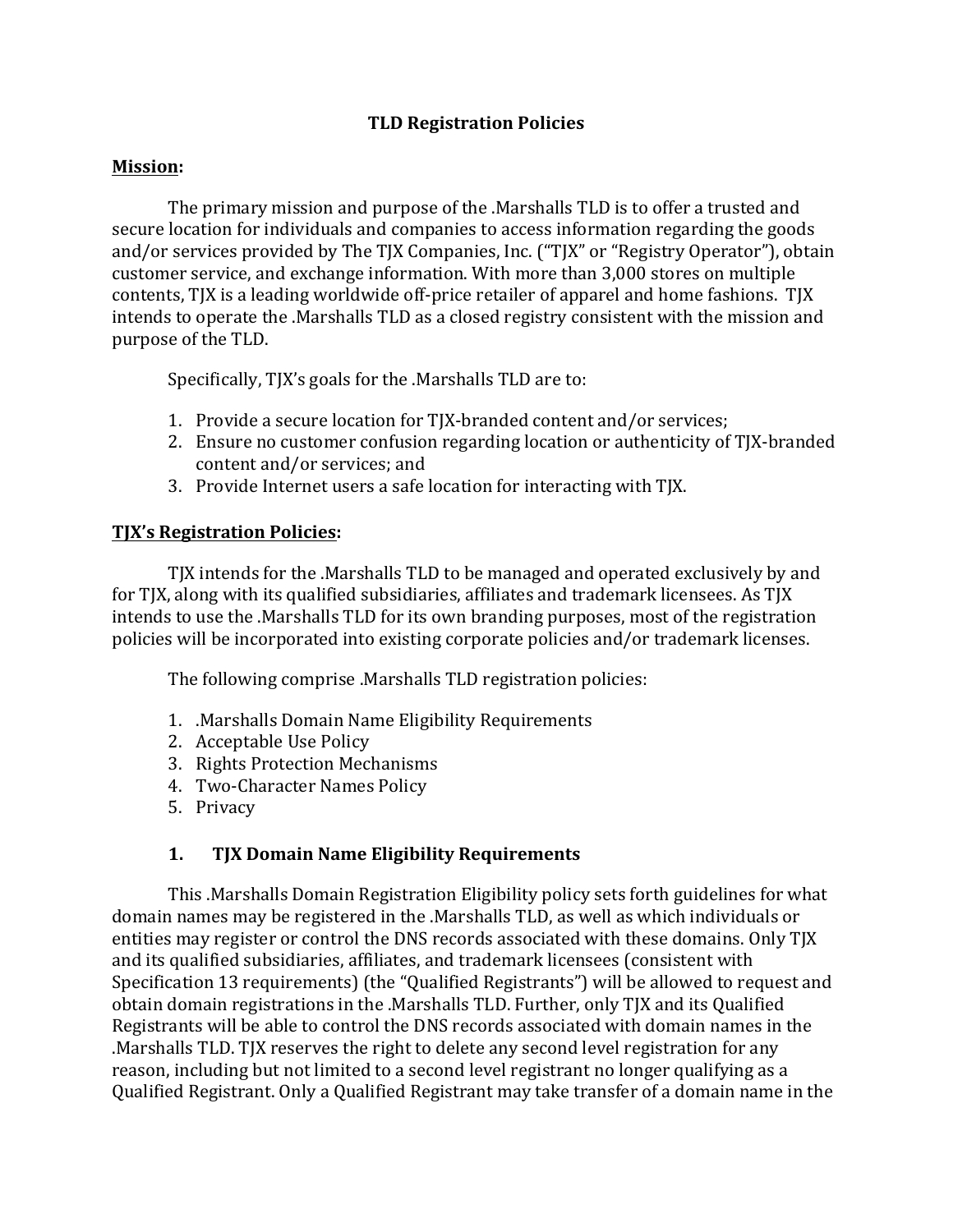.Marshalls TLD. Should a registrant of a domain name in the .Marshalls TLD cease to be a Qualified Registrant, Registry Operator (as defined herein) will revoke the domain name registration or will transfer the domain name to another Qualified Registrant that Registry Operator selects, at its sole discretion.

TJX reserves the right to modify its Domain Name Eligibility Requirements in its sole discretion, in accordance with ICANN regulation, and without prior notice, as well as the internal procedures established for requesting, approving, and registering names in the .Marshalls TLD. 

# **2.** Acceptable Use Policy

This Acceptable Use Policy sets forth the criteria and procedures by which TJX can lock, cancel, suspend, transfer or take ownership of a domain name in the .Marshalls TLD, either temporarily or permanently. The Acceptable Use policy may be invoked if a domain name in the .Marshalls TLD is being used in a manner that appears to threaten the stability, integrity or security of the .Marshalls TLD or in a fashion that may put the safety and security of a .Marshalls TLD registrant or user at risk or otherwise violates a TJX policy or procedure. The process also allows the Registry Operator to take preventive measures to avoid criminal or security threats.

The Acceptable Use Policy may be triggered through a variety of channels, including, among others, private complaint, public alert, government or law enforcement agency outreach, or on-going monitoring the Registry Operator or its partners. In all cases, Registry Operator or its designees will alert the sponsoring registrar(s) about any identified threats.

The following are some (but not all) activities that may trigger rapid domain takedown: 

- Phishing: the attempt by a third party to acquire personally identifiable information by masquerading as a TJX website.
- Pharming: the redirection of Internet users to websites other than those the user intends to visit, usually through unauthorized changes to the Hosts file on a victim's computer or DNS records in DNS servers.
- Dissemination of Malware: the intentional creation and distribution of "malicious" software designed to infiltrate a computer system without the owner's consent, including, without limitation, computer viruses, worms, key loggers, and Trojans.
- Fast Flux Hosting: a technique used to shelter Phishing, Pharming and Malware sites and networks from detection and to frustrate methods employed to defend against such practices, whereby the IP address associated with fraudulent websites are changed rapidly so as to make the true location of the sites difficult to find.
- Botnetting: the development and use of a command, agent, motor, service, or software which is implemented:  $(1)$  to remotely control the computer or computer system of an Internet user without their knowledge or consent, (2) to generate direct denial of service ("DDOS") attacks.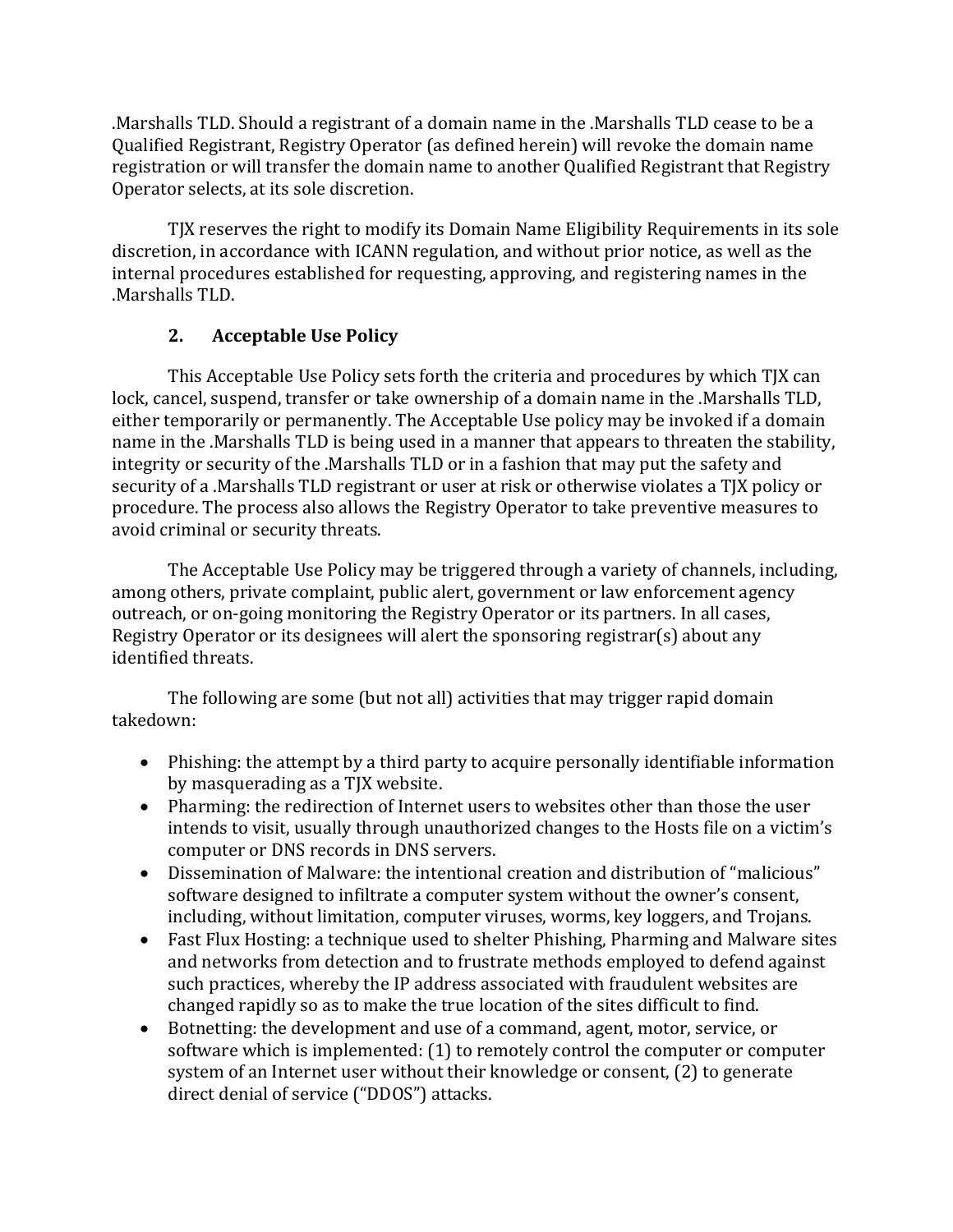- Malicious Hacking: the attempt to gain unauthorized access (or exceed the level of authorized access) to a computer, information system, user account or profile, database, or security system.
- Child Pornography: the storage, publication, display and/or dissemination of pornographic materials depicting individuals under the age of majority in the relevant jurisdiction.

Registry Operator reserves the right, in its sole discretion, to take any administrative and operational actions necessary, including, but not limited to, the use of computer forensics and information security technological services in order to implement the Acceptable Use Policy. In addition, Registry Operator reserves the right to deny, cancel, suspend, transfer, or otherwise alter any registration or transaction, or to place any domain  $name(s)$  on registry lock, hold or similar status, that it deems necessary, in its discretion  $(1)$ to protect the integrity and stability of the registry;  $(2)$  to comply with any applicable laws, government rules or requirements, requests of law enforcement, or any dispute resolution process; (3) to avoid any liability, civil or criminal, on the part of Registry Operator as well as its affiliates, subsidiaries, officers, directors, and employees; (4) to enforce the terms of the registration agreement or  $(5)$  to correct mistakes made by Registry Operator or any Registrar in connection with a domain name registration. TJX also reserves the right to place upon registry lock, hold or similar status a domain name during resolution of a dispute or court proceeding or to enforce the .Marshalls TLD Domain Name Eligibility Requirements.

Registry Operator reserves the right to modify this Acceptable Use Policy without prior notice and in its sole discretion as allowed by ICANN policy and regulation.

# **3. Rights Protection Mechanisms**

TJX is committed to following all mandatory ICANN rights protection mechanisms aimed at protecting third party intellectual property rights within the .Marshalls TLD. TJX plans to operate and maintain the .Marshalls space as an extension of its current branding activities and to limit the registration and control of DNS records associated with .Marshalls domain names to TJX and its Qualified Registrants; therefore, it is highly unlikely that names under .Marshalls would infringe upon the intellectual property rights of third parties. 

Nevertheless, TJX plans to implement all Rights Protection Mechanisms ("RPMs") as required by ICANN, including:

- Implementation of the Trademark Claims Process
- Implementation of the Uniform Dispute Resolution Policy ("UDRP")
- Implementation of the Uniform Rapid Suspension ("URS") mechanism

# **4. Two-Character Names Policy**

Pursuant to the polices outlined above, Registry Operator and its Qualified